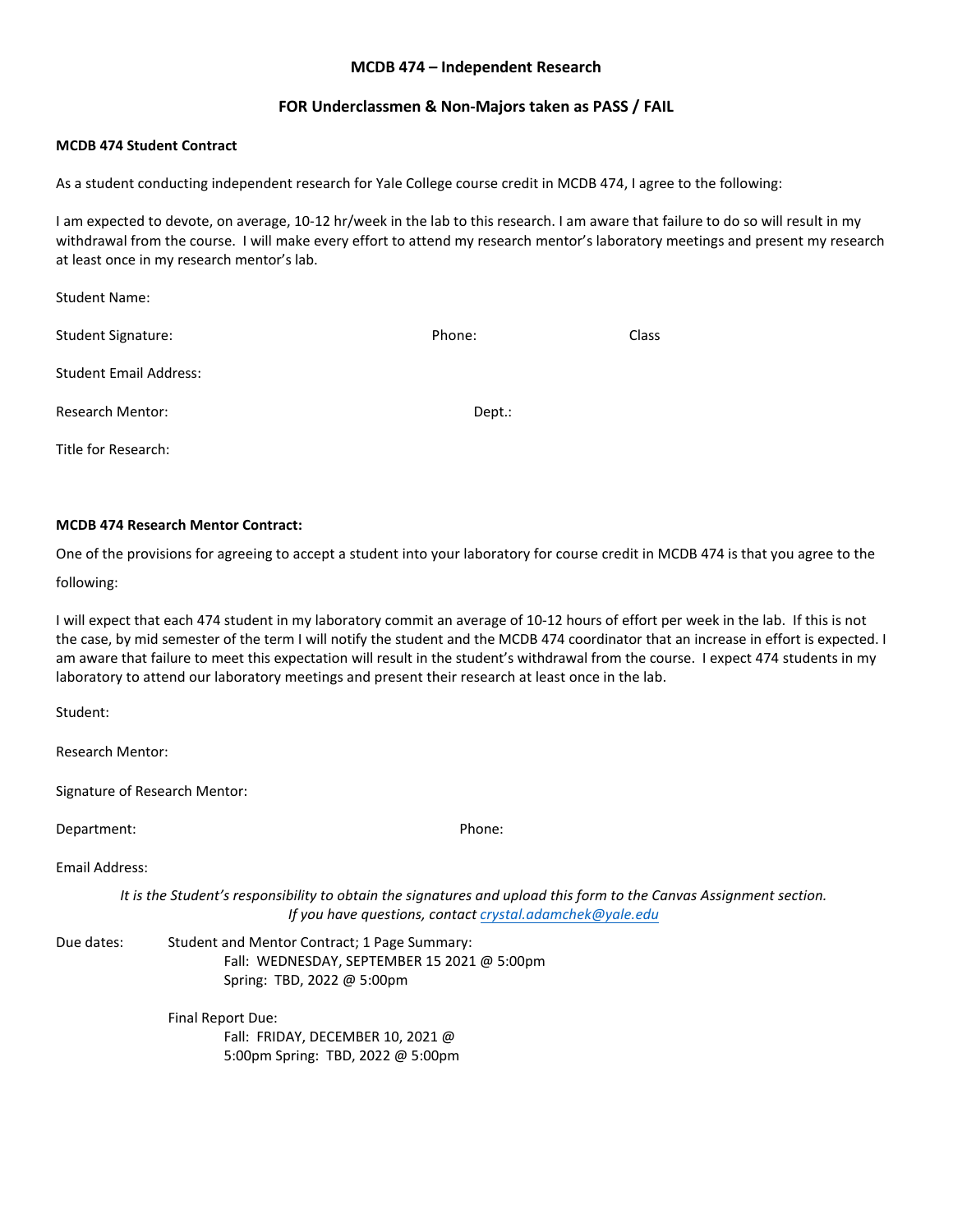# **MCDB 474 – Independent Research FOR Underclassmen & Non-Majors taken as PASS / FAIL**

## **Course Overview:**

The main purpose of this course is to enable you to obtain hands-on experience with basic research as part of your education at Yale. The course entails one semester of experimental work (the minimum time expectation is 10-12 hr/week in the lab) aimed at generating data using experimental strategies designed to address a specific research problem. The course also requires a final written paper in the format of a **Research Article**.

**Submission and Formatting Instructions for All Written Work:** All papers should be uploaded to the Assignment section in Canvas by the deadlines stated. *Additionally, please follow these formatting instructions:* Students should follow the American Psychological Association Guidelines for formatting instructions. You can use the following URLs for more information:

- [www.apastyle.org](http://www.apastyle.org/)
- [https://owl.purdue.edu/owl/research\\_and\\_citation/apa\\_style/apa\\_formatting\\_and\\_style\\_guide/genera](https://owl.purdue.edu/owl/research_and_citation/apa_style/apa_formatting_and_style_guide/general_format.html) **I** format.html (which is referenced by the Center for Teaching and Learning at this URL: o <https://ctl.yale.edu/FacultyResources/English>
- [https://ctl.yale.edu/sites/default/files/files/Formated%20Writing%20an%20APA%20Style%20Empirical](https://ctl.yale.edu/sites/default/files/files/Formated%20Writing%20an%20APA%20Style%20Empirical%20Paper%20KVCulin.pdf) [%20Paper%20KVCulin.pdf](https://ctl.yale.edu/sites/default/files/files/Formated%20Writing%20an%20APA%20Style%20Empirical%20Paper%20KVCulin.pdf)

Be sure to include a title page with the following information: (a) Title of Research, (b) Student Name, (c) PI Name and names of other laboratory mentors (other than PI), (e) Course & Term. Make sure to include a header on pages 2 through the end of the document with (a) Student Name, (b) Course & Term and (c) Page Number. Save papers as a pdf using the following nomenclature: *StudentLastName\_FirstName\_MCDBCourse\_Term&Year.pdf. Please send a copy to your PI*

## **Safety Requirements:**

Note that you will need to fulfill various safety and associated requirements to begin research, depending on your field of study. If you will be working with radioisotopes in a laboratory you must have attended a radiation safety training seminar at Yale. You will not be able to start your experiments unless this requirement is fulfilled. In addition, you should discuss with your supervisor whether you should take a chemical safety course. For further information on both these topics call the University Safety Dept. at Tel. 5-3550.

If your proposed research involves animal use your professor **must** have an approval for this protocol from IACUC. Your professor must send a new form to IACUC to include you in the protocol once your project has been approved. Finally, if you have not already done so, you need to complete an IACUC course before research can begin.

## **Course Requirements:**

**Student and Research Mentor Contracts:** Due dates: Fall: **September 15, 2021 @ 5:00pm**; Spring: **TBD, 2022 @ 5:00pm.** These should be uploaded to the Assignments section of Canvas. Contracts are available on Canvas and the MCDB Website.

**Research Proposal:** Due dates: Fall: **September 15, 2021 @ 5:00pm**; Spring: **TBD, 2022 @ 5:00pm.** A 1-2 page doublespaced summary of your research (written in collaboration with your research mentor) should include  $\sim$  1 page overview/background of the project (documented with a short bibliography) and a section describing the general objectives, hypothesis to be tested and most importantly, the specific aims of your project. For guidance, ask your mentor to see a Specific Aims section of one of their NIH or NSF grants.

Inappropriate Proposals include simply analyzing data gathered by someone else, for example entering previously obtained data into a computer and running a statistical analysis program. An unsuitable proposal at the other extreme would be gathering data for another person to analyze, for example taking medical histories or clinical measurements that will be passed on to someone else for study. Projects involving allelic screening of patient populations for SNPs associated with a given disease are also not acceptable unless there is substantive experimental design/content. *If you are considering a project that may fall into one of the categories above, please discuss this with the instructor in charge prior to committing to that laboratory or project (there may be suitable alternative projects in the same lab).*